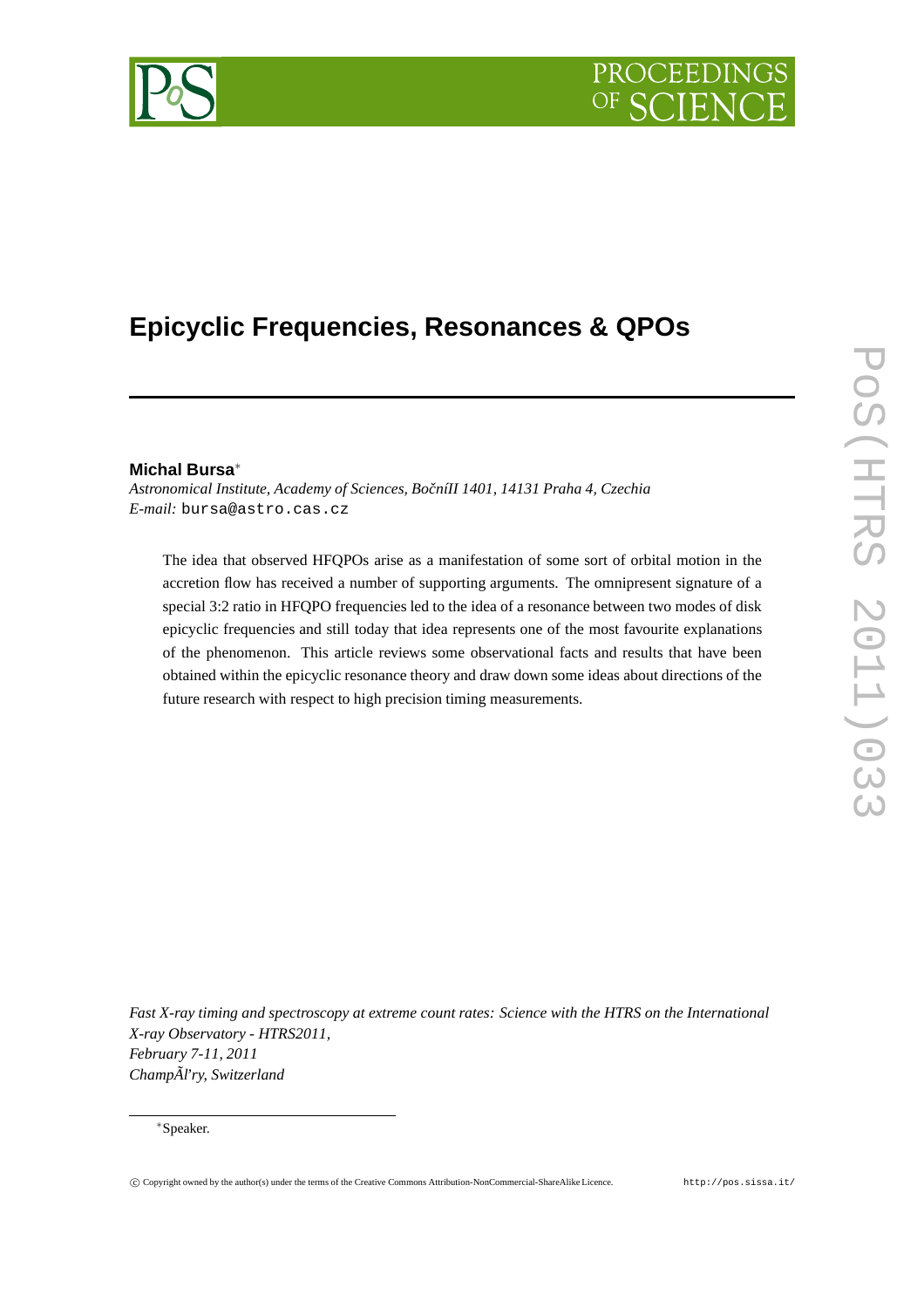#### **1. Introduction (what's the story)**

The idea of an orbital resonance as an explanation for the high-frequency QPOs has been put forward by Kluzniak & Abramowicz (2001) and Abramowicz & Kluźniak (2001) who were motivated by a discovery of one HFQPO peak in a black-hole source GRO 1655−40 (Sobczak et al., 1999). Soon after that, a second QPO to the pair has been detected from that source and the ratio of the two frequencies turned out to be 3:2 (Strohmayer, 2001). Another observations of another sources followed, not only black-hole sources but neutron-star sources as well, which showed a similar thing although with somewhat different properties. Some properties of the double peak QPOs reflect signatures of a kind of non-linear resonance between oscillation modes in accretion flows in strong gravity, possibly those modes can be epicyclic oscillations of accretion disks. Several works showed (Horak, 2004; Rebusco, 2004; Horák et al., 2004; Abramowicz et al., 2003, ...) that a few generic types of non-linear orbital resonances consistent with the  $3/2$  ratio are possible to excite and persist in the flow. In particular a parametric resonance between  $\omega_r$  and  $\omega_v$ , the two epicyclic frequencies, has been identified as the most interesting one (necessarily gives 3:2 ratio and can be excited easily – the two modes couple).

In strong gravity, the typical length-scale is the gravitational radius,  $r_G \sim M$ , and the typical velocity is the speed of light,  $c = 1$ . Thus, the typical frequency is  $v \sim c/r<sub>G</sub> \sim 1/M$  and scales inversely proportional with mass. This is also the case for the Keplerian orbital frequency and for all other frequencies of a test particle motion in a gravitational field. Perturbations to a perfectly circular test particle geodesic orbit give rise to a epicyclic motion in radial and vertical direction with frequencies given by

- $\Omega_{\rm K} = 1/M (r^{3/2} + a)^{-1}$
- $\omega_r = \Omega_K (1 6/r + 8ar^{-3/2} 3a^2r^{-2})^{1/2}$
- $\bullet \ \omega_{v} = \Omega_{K} (1 4ar^{-3/2} + 3a^{2}r^{-2})^{1/2}$

Newtonian gravity is scale free, with no preferred frequency. If we had a static star with a thin accretion disk around it, the only observable characteristic frequency would be  $\Omega_K(R_{\star})$ , that is the Keplerian orbital frequency in the disk at the radius of the star surface. General relativity, however, does have a characteristic scale, *GM*/*c* 2 and characteristic frequencies: the radial epicyclic frequency  $\omega_r$  has a maximum and goes to zero at ISCO, thus  $\Omega_K(r_{ISCO})$  and  $\omega_r|_{\text{max}}$  are two (fixed) characteristic frequencies for a relativistic object of mass *M* and having angular momentum *J*. In sufficiently complicated coupled systems we can also have resonances (forced/parametric) which can give rise to other characteristic frequencies apart from these two.

Coming back to quasi-periodic oscillation and the epicyclic resonance theory, the simplest possibility to obtain a 3:2 pair is that the two observed QPO frequencies correspond directly to the vertical and radial epicyclic frequencies in 3:2 ratio. This condition holds at a specific radius determined by the condition  $3\omega_r(r_{3:2}, a) = 2\omega_\theta(r_{3:2}, a)$  and the spin  $a = J/M$  is a free parameter here. From the theory (Mathieu equation) one knows that the parametric resonance is excited when  $\omega_r/\omega_v = 2/n$ , where *n* is a natural number,  $n = 1, 2, 3, ...$ ; and since it has to be that  $\omega_r < \omega_v$  we arrive to a restriction for  $n \geq 3$  and  $3:2$  comes out as the strongest resonance allowed. A direct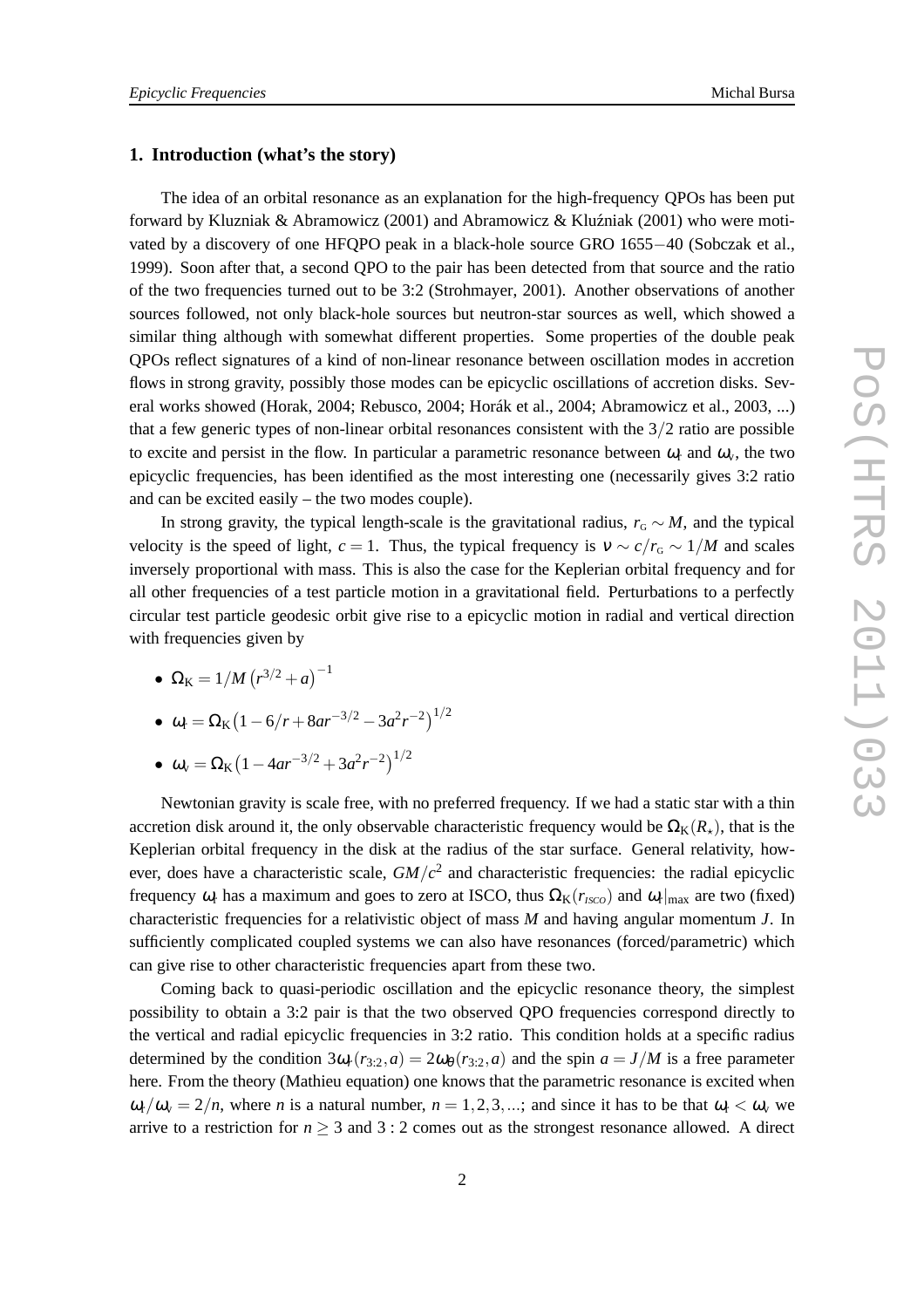

**Figure 1:** The amplitude difference  $A(v_U) - A(v_L)$  as a function of frequency ratio plotted for several NS atol sources. Arrows show where the amplitudes equal and quite remarkably this happens at prominent frequency ratios. (Adopted from Török 2009.)



Figure 2: The observation of a slight HFQPO frequency shift observed in Sco X-1 (left; adopted from van der Klis 2002), which resembles low-frequency modulation phenomenon in a non-linear resonance (right; adopted from Horák 2004).

resonant forcing of  $\omega_v$  by  $\omega_r$  can also be realized through a pressure coupling (which produces combination frequencies with ratios 2:1 or 3:1). Another possibility are Keplerian resonances between  $\omega_r$  and  $\Omega_k$ , however physical coupling of those is more difficult to imagine (co-rotation resonance or vortex flow have been discussed in this context).

The largest support for the resonance theory have come perhaps from two findings that have been made analysing data of NS sources. Török (2009) reported that the amplitudes of the the QPO frequencies become equal when pair passes through a certain point – usually a point where  $v_U/v_L = 3:2$ , but also  $v_U/v_L = 5:3$  or 4 : 3 in few cases (Figure 1). Such behaviour is exactly what is expected in a non-linear resonant system (Horák et al., 2009). Second evidence comes from low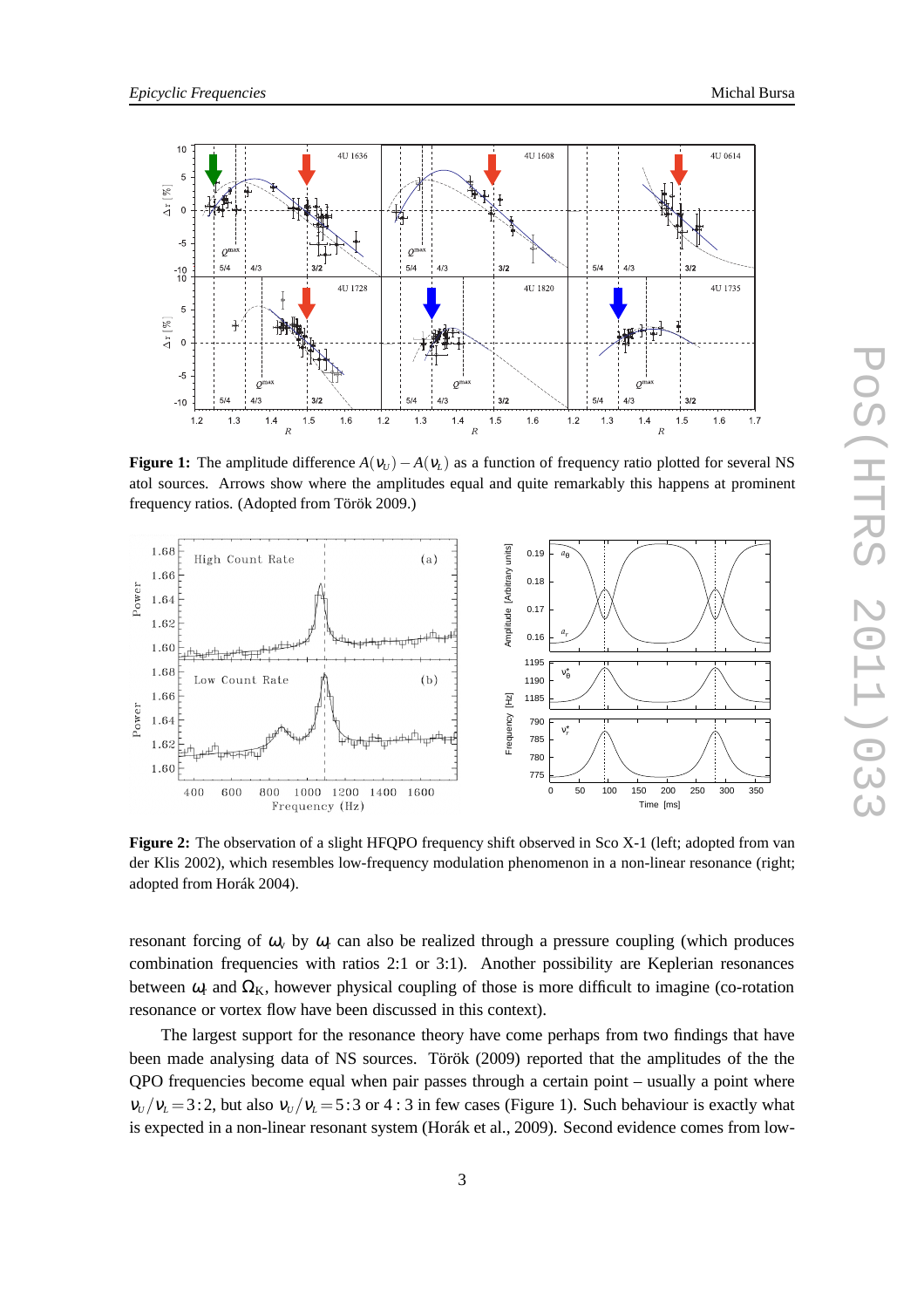frequency variations of HFQPOs that have been observed in Sco X-1, 4U 1608-52 and possibly also in BH source XTE J1150−564 (Yu et al., 2001; Yu & van der Klis, 2002; Yu et al., 2003), which again is a natural consequence of non-linear resonance (Figure 2; Horak 2004).

#### **2. Methods of Estimating BH Spins**

In principle, there are several independent ways which could be used to estimate BH spin. They mostly involve various properties of X-ray signal which comes to us from an accretion disk.

The problem with measuring spin is that spin is a strong-gravity effect which dribbles out quickly as  $r^3$ , much more rapidly than the effect of gravity. This is the reason why we can use Newtonian limit for measuring mass of BHs by observing their environment even if it is quite far (thousands of gravitational radii) from BH, but for measuring BH spins we need to deliver test particles to the very vicinity of the central compact object. This is why accretion disks are so nice – they do this though job of removing angular momentum and transporting test particles (gas) throughout the disk to its inner edge. By observing this innermost area we can gain useful information about the environment there and from fluid motion we can deduce properties of BH through spacetime characteristics. This is also why most methods work in X-ray part of electromagnetic spectrum. During the process of accretion, the potential energy of particles is continuously dissipated to heat and temperatures in inner parts of accretion disk are high enough that the gas radiates in X-rays. Thus by selecting X-ray band we effectively apply a filter which windows only radiation coming from the most interesting part of accretion disk of few gravitational radii from the central compact object.

Currently, the two mostly used methods of estimating BH spins involve either fitting a fluorescent line emission of iron K-alpha line or fitting the whole X-ray continuum. But there are other possibilities too. We could use QPO timing for that, X-ray polarimetry, direct imaging and few more indirect methods. Except for the timing, all other methods still wait for future use when necessary instrumentation will become available.

The situation with QPO timing is much more interesting. It seems that each source showing HFQPO has a unique nature-given pair frequencies that are stable in time. The most striking example is black hole candidate source GRO 1655−40, which exhibited 300 and 450 Hz pair of QPOs in its 1996 outburst and then, 9 years later in 2005, it showed the same frequencies in another outburst. Moreover, these QPOs are also stable over a huge range of luminosities. And it is mainly the stability of QPOs supporting the argument that those QPOs should be connected to a property which stays unchanged over long period of time and over range of mass accretion rates. And the most likely possibility here is that QPOs are a strong gravity effect, a manifestation of some kind of orbital motion or a disko-seismology mode in accretion disk, because they are given by mass and BH spin only - the two fundamental parameters describing a black hole.

We have already discovered a number of BH sources that show high-frequency OPOs. In principle we could directly and precisely measure BH spins from high-frequency QPOs if only we new how they originated and had a physical model for their production.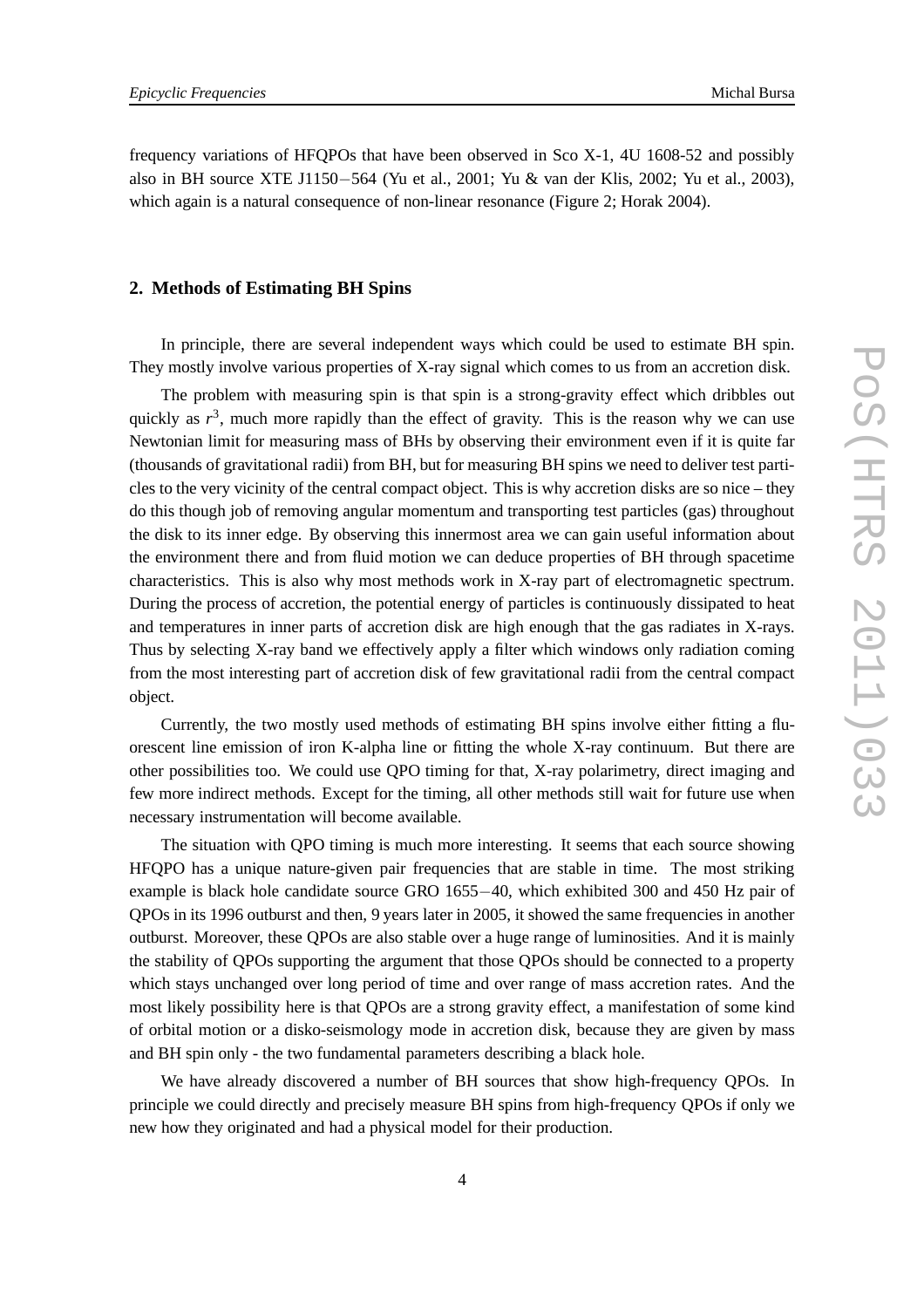

**Figure 3:** Left: The frequency–mass scaling for XTE J1550−564, GRO J1655−40, and GRS 1915+105. The upper frequencies of  $3:2$  pairs are plotted vs. measured masses. The dashed line shows the best fit relation,  $v_U = 2.8$  kHz  $(M/M_{\odot})^{-1}$ . (Adopted from McClintock & Remillard (2005).) Right: The global frequency–mass scaling across the range of masses. This illustration shows the microquasar 'best fit' relation (*dashed line*), extended to the range of masses going from 1 up to 10<sup>7</sup> *M*⊙. Colour bars represent different classes of objects and thick black lines show some individual objects including the neutron star Sco X−1, the microquasar GRS 1915+105, the speculative intermediate-mass black hole M 82 X−1 and the Galactic super-massive black hole Sgr  $A^*$ . The line lengths indicate the uncertainties in the mass and/or frequency estimates for the objects.

#### **3. Mass Scaling Across Masses**

If HFQPOs originate in the fluid motion in the accretion flow, their frequencies should also scale as 1/*M*, assuming that they stay around a same place. Indeed, initially Remillard et al. (2002) and later McClintock & Remillard (2005) reported that for three microquasars showing the 3 : 2 QPO frequency pairs, where the mass is known independently from optical measurements, the relationship between the HFQPO frequencies and BH masses scale as 1/*M* (Figure 3) and can be well fitted by a formula  $v_U = 2.8$  kHz  $(M/M_{\odot})^{-1}$ . The same trend seems to be the same also for Cyg X-1 and XTE J1859+226 (see R.Remillard's contribution elsewhere in this volume).

It is a very interesting finding, because there is an ambiguity in the angular momentum of black holes, which affects orbital frequencies and can destroy the 1/*M* scaling. If a natural assumption is made that HFQPOs are produced by the same type of mechanism in each source, the fact that within uncertainties in mass measurements the formula  $v_U = 2.8$  kHz  $(M/M_{\odot})^{-1}$  can fit all three sources means that all sources should have a similar spin.

A confirmation of the scaling law has the crucial importance for possible explanations of HFQPOs. It strongly supports models that identify the oscillations with some type of orbital motion in the accretion disc. If the origin of oscillations is the same in neutron stars and black holes, it should be possible (with respect to differences in spin, spacetime structure and magnetic fields) to roughly rescale the basic QPO properties between the two classes of sources.

# **4. BH HFQPO Mass and Spin**

Let us assume for a moment that indeed HFQPOs are produced in the accretion disk as a resonance or other interplay of two kinds of orbital modes. For each combination of two particular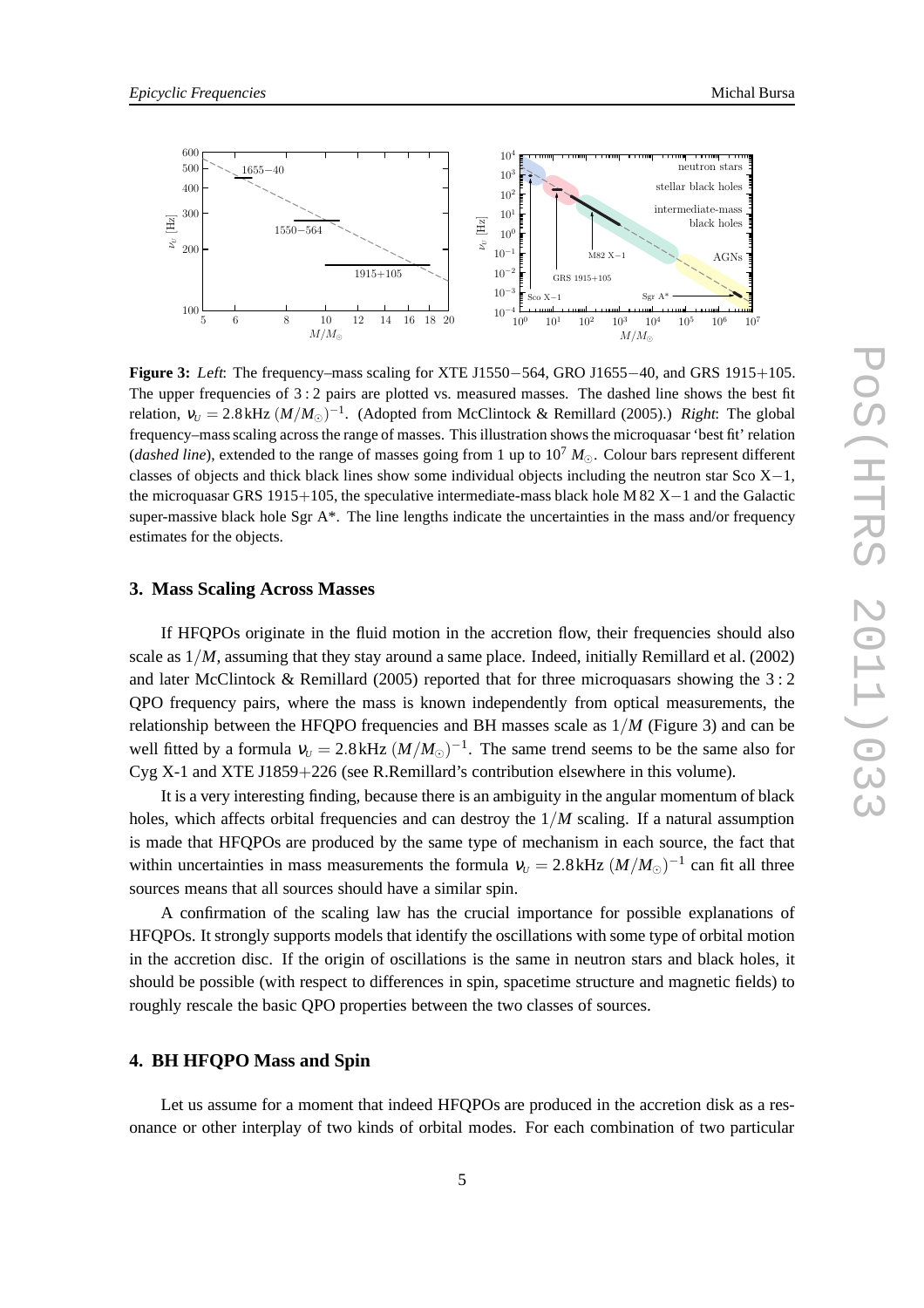

**Figure 4:** Constraints on masses and spins given by either observations (boxes) or by theoretical resonance models (lines). For detailed explanation of the plot see the text.

modes we can write down formulae that prescribe frequencies of those modes as functions of radius and BH mass and spin. Mass dependence can be moved to the left hand side of the formulae and what remains on the right is just a function of spin and radius. We know that the two frequencies should be in 3:2 ratio, which fixes the radius and finally we have a function of spin only for frequency which we compare to an actually observed QPO frequency (whether upper or lower is a matter of choice) scaled by assumed source mass.

Then we can construct a diagram where we plot the QPO frequency times mass of the source against spin of the source. In such plot each combination of modes draws a single theoretical line. Data of sources can be added too if we have an estimate for their masses (from radial velocities) and their spins (obtained either from iron line measurements or from fitting continuum spectra). Typically, estimates come with their errors so a source is represented by a box in the plot, where the horizontal extend of the box corresponds to an error in spin estimate and the vertical extend corresponds to an error in mass determination (error in QPO frequency is usually much smaller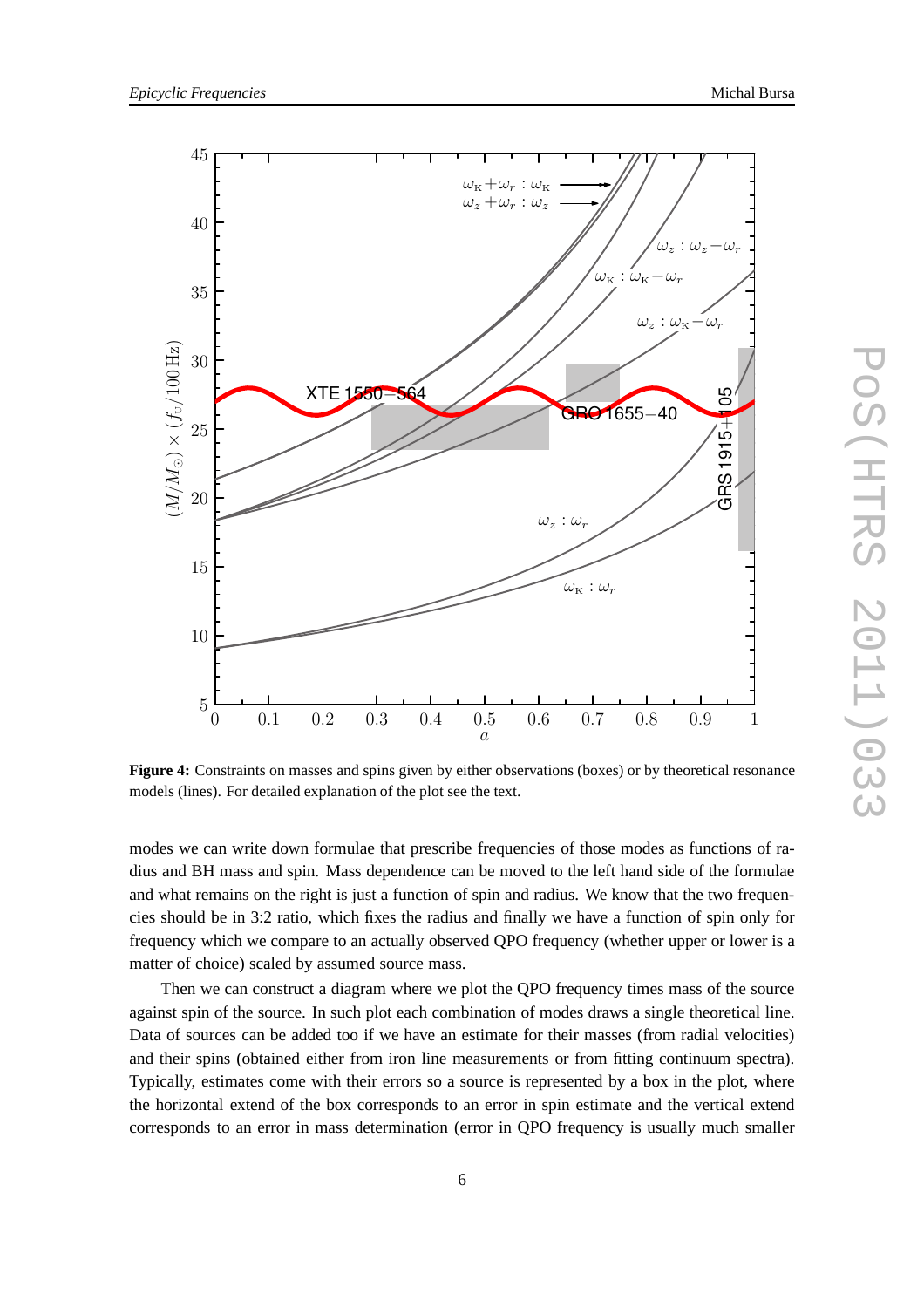

**Figure 5:** The change of radial *left* and vertical *right* epicyclic frequencies in a pressure supported torus as a function of radius of the torus centre for various values of slenderness parameter β. (Adopted from Straub & Šrámková 2009.)

than mass error and can be neglected).

The above described plot is shown in Figure 4. It contains boxes of three sources which exhibit HFQPOs and at the same time it has been possible to estimate their masses and spins. The three sources are GRS 1915+105, GRO 1655−40, XTE 1550−564. Then there are (resonant) lines which represent a set of combination of orbital modes that might be responsible of HFQPOs. The set is not a full set but rather a selection of most favourable modes.

The point which strikes the eyes is that while the resonance lines are all strong functions of spin and they change a lot with spin value. On the other hand, it seems that the boxes for the three sources are aligned more or less along a horizontal line (red "wave" line in the plot). If we assume that the same type of mechanism (resonance) for producing HFQPOs acts in all sources, which is quite natural with respect to properties of observed QPOs, one can expect that the boxes should follow one of the theoretical lines. Obviously, they do not and there are two ways how to interpret this fact: they are produced by a process which is almost independent of spin, which suggests that simple resonances of basic modes are not enough to explain the phenomenon or that the HFQPO phenomenon have some different origin. Another possibility is that different mechanisms are responsible for QPOs at every source, or that their mechanism does not always operate on the same place but is affected be something else that just gravity. In the later case it is however difficult to imagine that a mechanism without intrinsic 1/M scaling could produce 1/M dependence in QPO frequencies.

#### **5. Non-geodesic corrections**

A possible escape within the resonance theory can lie in chasing the right frequency formulae that should be used for setting up resonance conditions. As it has been stressed already in the previous section, the resonances between various orbital modes assume that we are dealing with test particle motion and that frequencies of those modes are based on formulae from Section 1. This may or rather may not be quite correct, because there are additional stresses that are likely to be present in the disk either caused by gas pressure, the presence of magnetic fields or other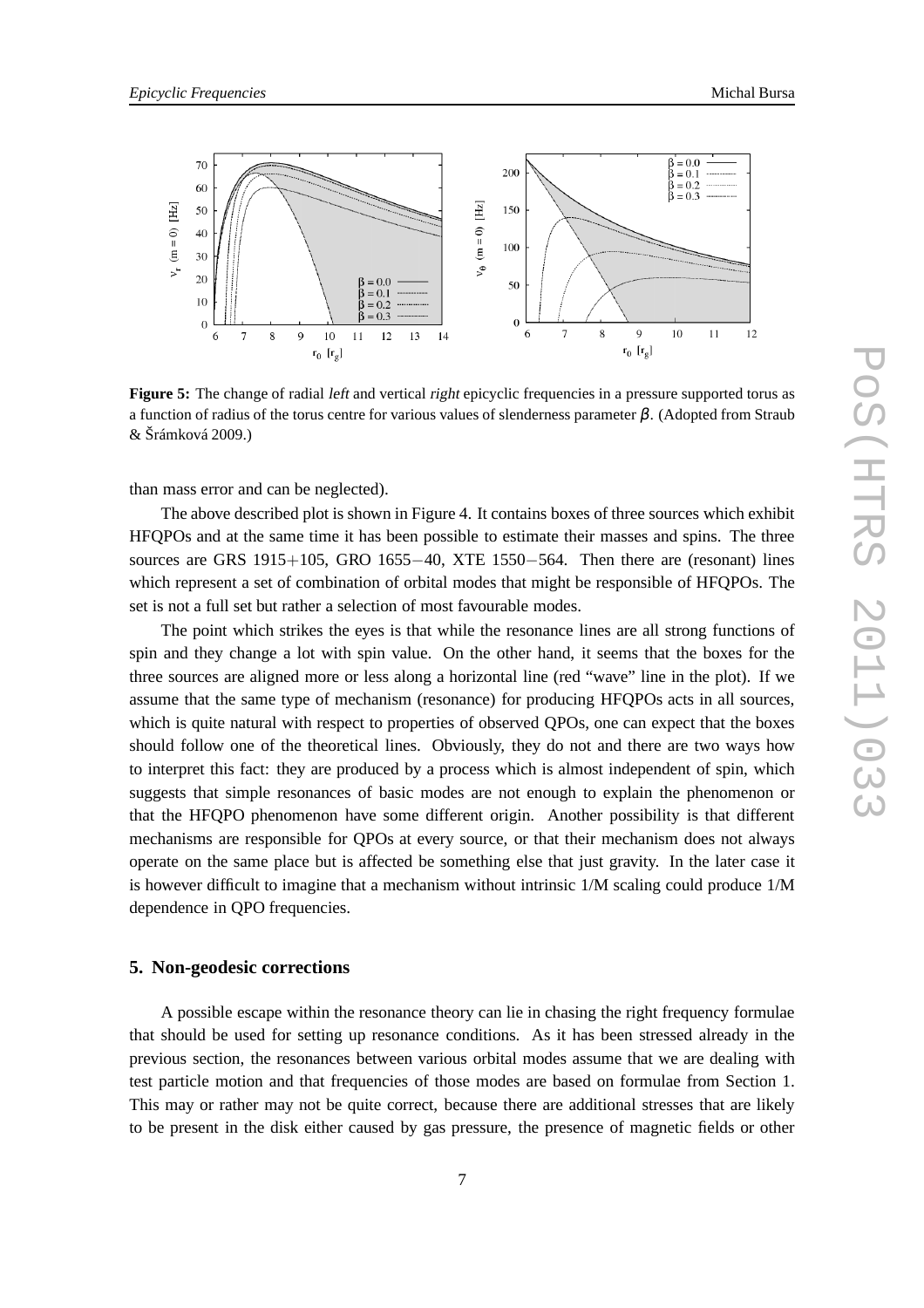



**Figure 6:** The impact of pressure corrections. Left: the change of location of  $\Omega_K : \Omega_K - \omega_r$  resonance in response to increasing slederness parameter  $\beta$  of the model torus and a corresponding increase of inner pressure. Right: The shift of all resonant lines from Figure 4 calculated for  $\beta = 0.1$ .

factors. Those additional stresses modify the effective potential acting on fluid elements and thus also change the character of fluid motion.

The non-geodesic (pressure) effects on the epicyclic modes have been investigated by Blaes et al. (2007) and in full GR by Straub & Šrámková (2009) who found that in comparison with the epicyclic frequencies of free test particles, non-slender tori receive negative pressure corrections and thus exhibit lower frequencies (Figure 5) then the ones coming from the test particle motion. Another finding is that corrections for non-axisymmetric  $(m > 1)$  modes are generally much larger that those of axisymmetric modes.

Figure 6 illustrates the impact of pressure corrections on the resonance curves presented in Figure 4. The left part shows how the curve travel across the graph when pressure increases on the example of non-axisymmetric resonance between vertical and  $m = 1$  radial epicyclic mode. The right part then shows also other resonances for torus slenderness parameter  $\beta = 0.1$ .

The question which still needs to be answered is whether spin measurements using QPOs could be reliable. Even if we new the right combination of modes, we might not know the details of the inner accretion disk, e.g. its central pressure, and thus there might be large uncertaintly in the inferred spin value. On the other hand the same argument about the remarkable stability of QPO frequencies applies also here. If they are stable from one outburst to another and over a wide range of luminosities, it means that their mechanism should be little sensitive to such details like central pressure in the disk.

#### **6. Prospects with future X-ray missions**

Finally, let us discuss in brief what prospects we have with future X-ray timing/spectroscopy missions for BH/NS high-frequency QPOs – what are the open questions which may be answered by more advanced missions with larger collecting area and higher sensitivity and which are critical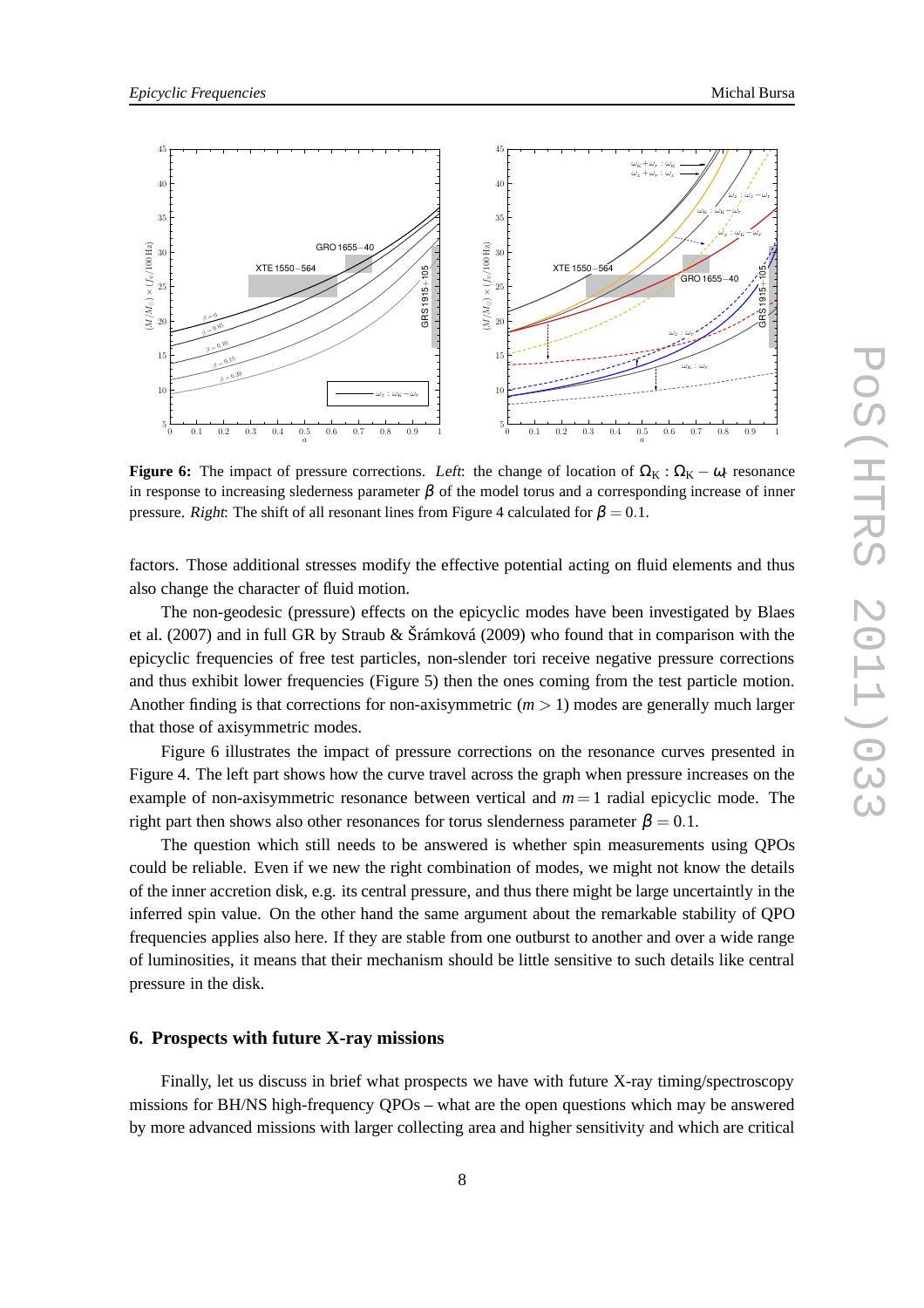for understanding both neutron-star and black-hole high-frequency QPOs and they relation to each other.

- *Variations of BH QPO frequencies with luminosity.* Neutron star sources show the so called "parallel track" effect – a specific correlation between count rate (luminosity) and QPO frequency. It is interesting to look for such an effect in BH sources too. The idea behind is that if it is connected to NS solid surface and it is an effect of boundary layer radiation backreaction on the disk, it should not be observed in black-hole sources. Thus it may provide a test whether or not BH do have a solid surface.
- *Variations of BH QPO frequencies with time.* Again, in NS sources we observe QPO pair to travel over some (sometimes extensive) frequency range. Do black-hole HFQPOs change frequencies and cross 3:2 line too?
- *Variations of BH QPO amplitudes with frequencies.* In neutron-star sources it has been observed that QPOs exchange amplitudes when they pass across the resonance point. On one side one QPO is always stronger, on the other side the other QPO of the pair takes over. At the resonance point the amplitude of both is about the same. The queastion is whether in BH sources QPOs exchange their amplitudes as frequencies pass across 3:2?
- *Relations between HF and LF QPOs.* This is still another open question in both types of sources together with the origin of LFQPOs. According to resonance theory, HFQPO properties should be changing on timescales corresponding to LFQPOs. An observation evidence for that (marginally already reported from Sco X-1) would provide a lot of support for the theory.
- *Fourier-resolved spectroscopy*. The use of this technique is very important to constrain variations of various spectral features (blackbody, powerlaw, Fe line) on the QPO timescale. It can also help to find out a solid answer to the question of what does oscillate.
- *Measure other sources with HFQPOs.* Three sources with known QPOs, mass and spin do not form a great statistical sample. We need to make an effort to measure masses/spins of more BH sources with QPOs and put them to mass−spin diagram, e.g. H 1743−322 (mass,spin), XTE  $1859+226$  (spin), Cyg X-1 (spin). And of course we should be well prepared for a possible next outburst whether it is a repeating one from a known source or a completely new one from a so far unknown source.

#### **Acknowledgments**

The author thanks both the scientific and local organizers of HTRS meeting and acknowledges support from Czech MŠMT grant ME09036.

# **References**

Abramowicz, M. A., & Kluźniak, W. 2001, AAP, 374, L19